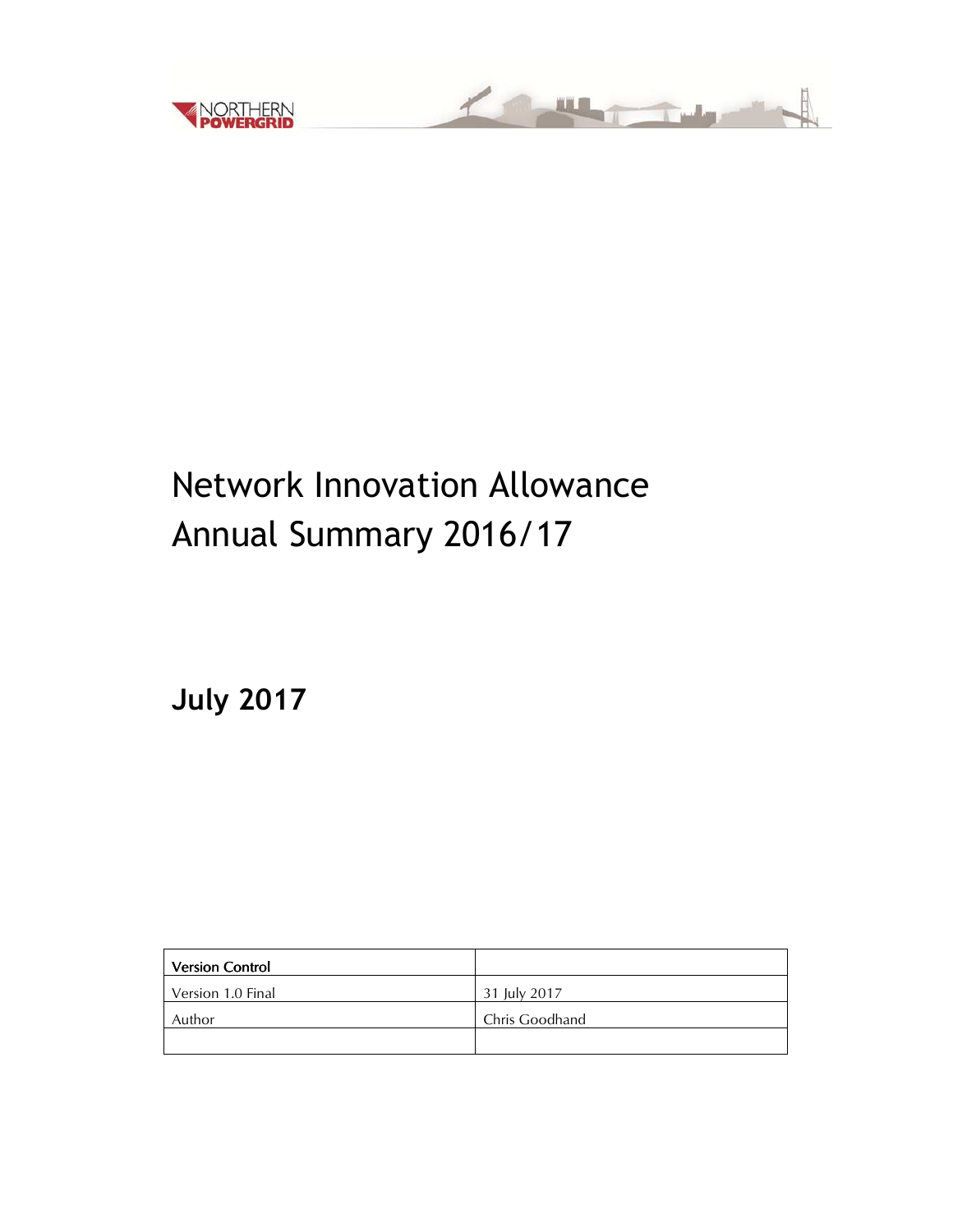#### 2016/17 NIA Annual Summary

July 2017

#### **Revision Record**

| Version | Date      | <b>Revision Details</b> | Author         |
|---------|-----------|-------------------------|----------------|
| 1.0     | 28/7/2017 | Final                   | Chris Goodhand |
| 1.0     | 31/7/2017 | Approved for Release    | lain Miller    |
|         |           |                         |                |

# **Introduction**

- 1. This report has been prepared by Northern Powergrid to inform interested parties of the innovation activities of its electricity distribution licensees, Northern Powergrid (Yorkshire) Electricity Distribution plc, and Northern Powergrid (Northeast) Ltd. It covers the period from 1 April 2016 to 31 March 2017.
- 2. A single report has been prepared because the two licensees are operated under common management, sharing best practice between them. Our approach to research and development is no exception, and we draw no arbitrary distinction in the innovation carried out for the two licensees and our innovation strategy is designed to be equally applicable across our full geographic area of operation. Projects and programmes are therefore set up and progressed jointly for both licensees.
- 3. The report focuses upon research and development work eligible for Ofgem's Network Innovation Allowance (NIA) however some details of our other activities are given where necessary to provide a broader context for some of the innovation being undertaken within the company. Innovation is funded through a variety of routes including other price control revenues, specialist industry funding sources (e.g. Innovate UK) and participation with universities (funded by UK research councils).
- 4. The report has been prepared in accordance with standard condition 46 of the electricity distribution licence, the associated Regulatory Instructions and Guidance (RIGs) and the Electricity Network Innovation Allowance Governance document. In particular the obligations specified in sections 6.6 and 6.7 relating to the requirements for an annual summary of NIA activities.

# **Progress of Innovation Activities**

- 5. For the reporting year Northern Powergrid has participated in 18 separate NIA projects. Nine of these are collaborative projects with at least one other GB electricity distribution network operator (DNO) or gas distribution network operator.
- 6. We have at least one collaborative activity with each of the other DNOs. We also have similar activities with some GDNs. This is very much in line with the view expressed in our innovation strategy; we would seek to undertake joint activities wherever possible, both for improved learning and project quality and to maintain good cost control.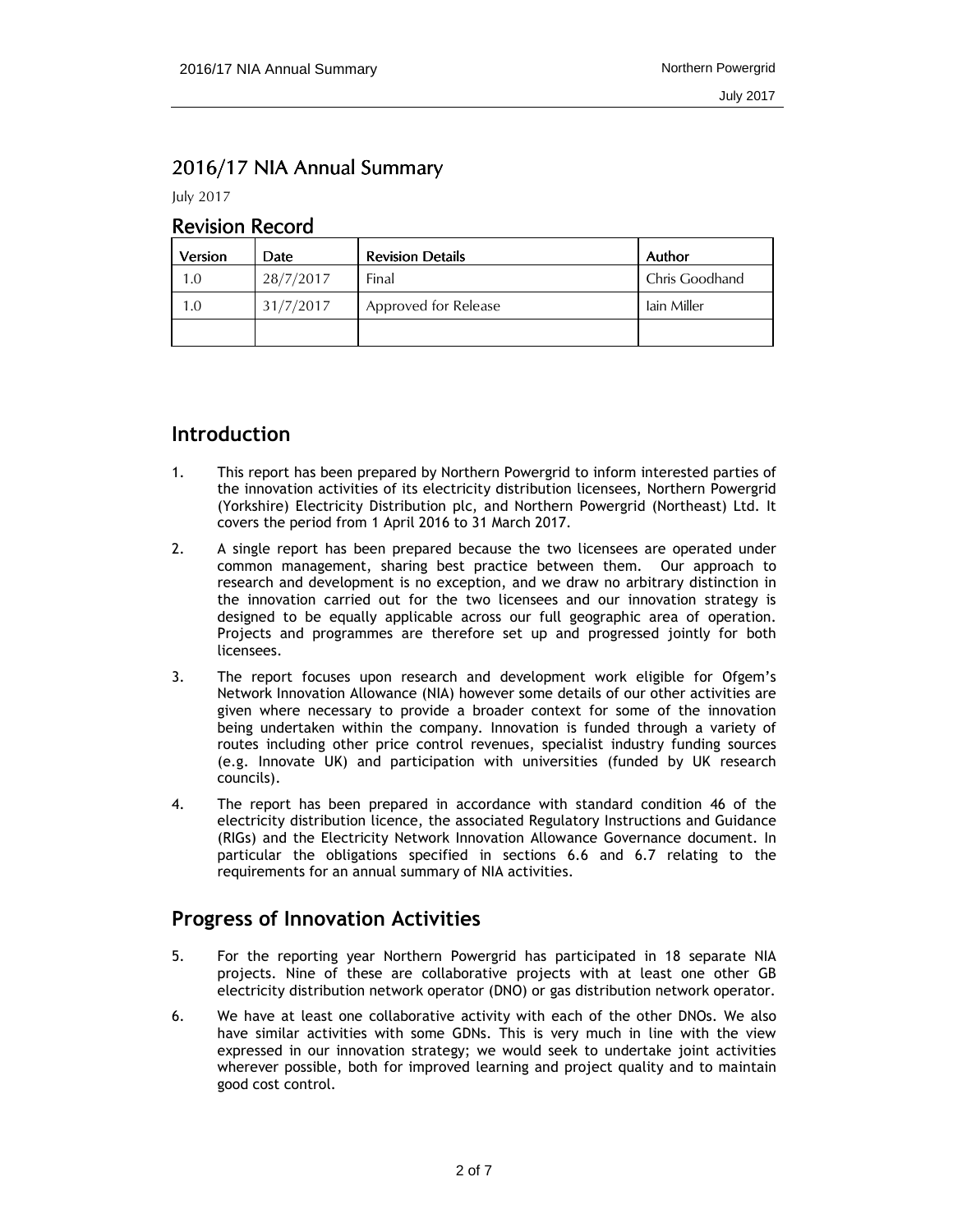- 7. We anticipate cross-vector solutions to broader energy issues will be increasingly required as under-utilised capacity in each of the electricity and gas networks is depleted. We are seeking deeper collaboration with gas distribution on this and will initiate new projects in this area during 2017/18.
- 8. The following table shows all of the projects which have been active during the reporting period:

|                                                                                         | Ofgem<br>NIA Project Ref. | <b>Project Type</b>                     |
|-----------------------------------------------------------------------------------------|---------------------------|-----------------------------------------|
| Vonag Utility Pole Strength Measurement                                                 | NIA NPG 001               | EIC collaboration, NPq lead             |
| Integrated substation Condition Monitoring (ISCM)                                       | NIA NPG 002               | Northern Powergrid activity             |
| Smart Data                                                                              | NIA NPG 003               | Northern Powergrid activity             |
| Development of An Improved Distribution Load Estimates Methodology                      | NIA NPG 004               | Northern Powergrid activity             |
| Activating Community Engagement (ACE)                                                   | NIA NPG 005               | Northern Powergrid activity             |
| Modelling Asset Risk                                                                    | NIA NPG 006               | Northern Powergrid activity             |
| FORESIGHT - LV pre-fault recognition and management                                     | NIA NPG 007               | Northern Powergrid activity             |
| Development of Oil-filled Cable Additive                                                | NIA NPG 009               | EIC collaboration, NPq lead             |
| Pollywood - Alternative wooden pole system for OHL                                      | NIA NPG 010               | Northern Powergrid activity             |
| Distributed Storage & Solar Study (DS3)                                                 | NIA NPG 011               | Northern Powergrid activity             |
| Improving Demand Forecasting                                                            | NIA NPG 012               | Northern Powergrid activity             |
| Measuring the Societal Impact of Network Activities                                     | NIA NPG 013               | EIC collaboration, NPq lead             |
| Environmentally Acceptable Wood Pole Pre-treatment Alternatives to<br>Creosote (APPEAL) | NIA SPEN0008              | EIC collaboration. SPEN lead            |
| Management of plug-in vehicle uptake on distribution networks                           | NIA SSEPD 0026            | SSE led collaboration                   |
| Improved Statistical Ratings for Distribution Overhead Lines                            | NIA WPD 008               | ENA collaboration, WPD lead             |
| Review of Engineering Recommendation P2/6                                               | NIA ENWL003               | ENA collaboration, ENW lead             |
| Reactive Power Exchange Application Capability Transfer (REACT)                         | NIA NGET0100              | ENA collaboration, NGET lead            |
| Sustainable Multi Storey Communities                                                    | NIA NGN 068               | Northern Gas Networks led collaboration |

- 9. The table identifies those projects where we are sole participant or, where we are working alongside other licensees, the nature of the collaboration involved. For projects where Northern Powergrid is either sole participant or, in the case of collaborative innovation, where Northern Powergrid is the designated lead licensee we have posted the required annual progress update on the ENA Smarter Networks Portal.
- 10. In addition to these activities we also continue to participate in several activities in a supporting role, either as engineering consultants providing insight into the network compatibility issues or acting in a more active steering role. These projects are not formal NIA funded activities but are important in allowing us to influence the development activities of others and to stimulate the market. Examples of these projects include a Horizon 2020 funded smart cities activity, the development of new vehicle battery management systems and contributing to regional and subregional economic and innovation strategy development. We have also sponsored community energy groups to encourage local innovation by interested customer groups. By interacting in this way with others' projects we help them to deliver better learning outcomes and we leverage our innovation funding by accessing additional understanding at relatively low cost.
- 11. Internally, within Northern Powergrid, additional innovation is also being undertaken. Several activities are underway which are aimed at delivering improvements in our customer facing processes such as delivery of connections where we have been re-engineering processes in the year to improve customer satisfaction. Again these are not NIA funded but are, nevertheless, innovative activities. Where we see these improvement activities are unable to deliver the improvement needed we will seek improved technological solutions through the innovation stimulus mechanism if that is appropriate.

#### **Innovation Strategy Delivery**

12. Our innovation strategy contains four strategic objectives that remain highly relevant: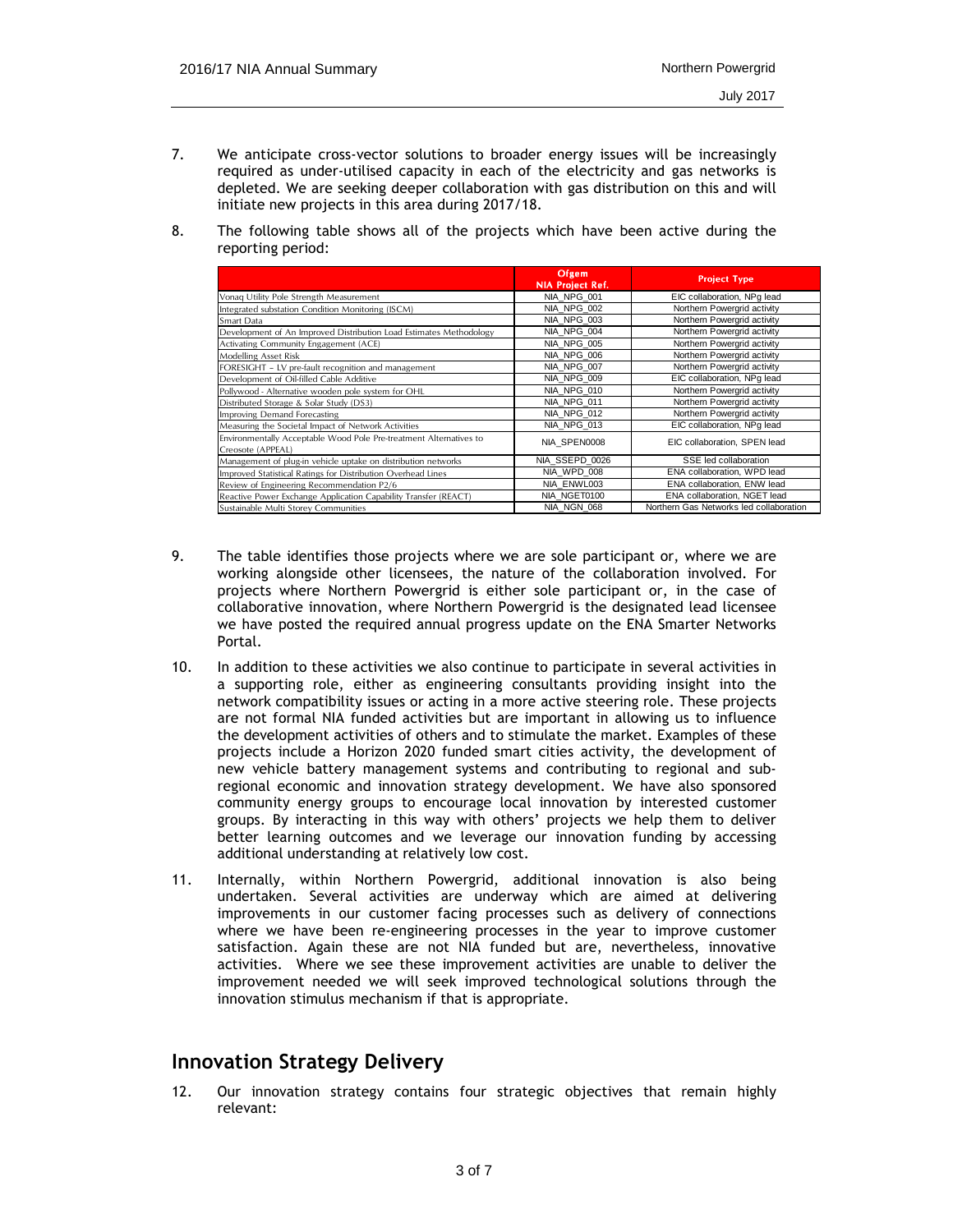- the creation of a smarter powergrid;
- the introduction of smart meters;
- continued growth in web-based and digital-enabled services; and
- issues of affordability.
- 13. Further, the priority areas identified in the innovation strategy are:
	- Network environmental footprint (including safety);
	- Network reliability and availability;
	- Network management and flexibility;
	- Demand side response (including customer flexibility);
	- Network planning and design;
	- Communications and engagement;
	- IT enabled process improvements; and
	- Social obligations
- 14. The bulk of our current activities remain focussed on the first five of these priority areas. These areas represent key engineering strands of our innovation requirement that have been in place for several years.
- 15. All active projects, excepting two, were initiated under ED1 project eligibility governance. Activating Customer Engagement was initiated as an LCNF tier 1 project and the Integrated Substation Condition Monitoring project was transitioned from IFI. Both of these projects are now coming to an end.
- 16. The information technology enabled processes and customer engagement activities are relatively new and the project portfolio is still in its relative infancy. We anticipate that these areas in particular will become more active as we develop more distribution network operator orientated projects. These will naturally require more active and engaged customer and better IT systems for support.
- 17. It was noted in the 2016 report that network flexibility was the innovation area with least activity. Following a review of the output of our own (Customer Led Network Revolution) and other DNO's projects (including New Thames Valley Vision, ARC and Low Carbon London and others) in the context of likely future scenarios we are now actively developing projects in this area. These will be initiated during 2017/18.
- 18. Supporting our strategic objectives, network and customer flexibility are key areas of transition for the electricity system in general and network operators in particular. We anticipate an evolutionary path which will pass through smarter grids and move onwards to new distribution services. To facilitate this we have formed a smart grid implementation team whose role is to begin the transition of our network to a more actively managed and agile system.
- 19. We have continued to support the EIC during 2016/17. This is an activity undertaken in collaboration with the majority of DNOs and GDNs. It is designed to both identify and encourage innovations from new sources, such as other industries or SMEs with no previous experience of working with the electricity distribution network operators. Several new projects from this source have been identified and initiated this year. The costs of running the EIC have been distributed across the running projects identified from this activity.
- 20. Additionally we have initiated the first pan-utility project. This project, Measuring the Societal Impact of Network Activities, was identified through our involvement with the Northern Utilities Joint Innovation Group. This supports the innovation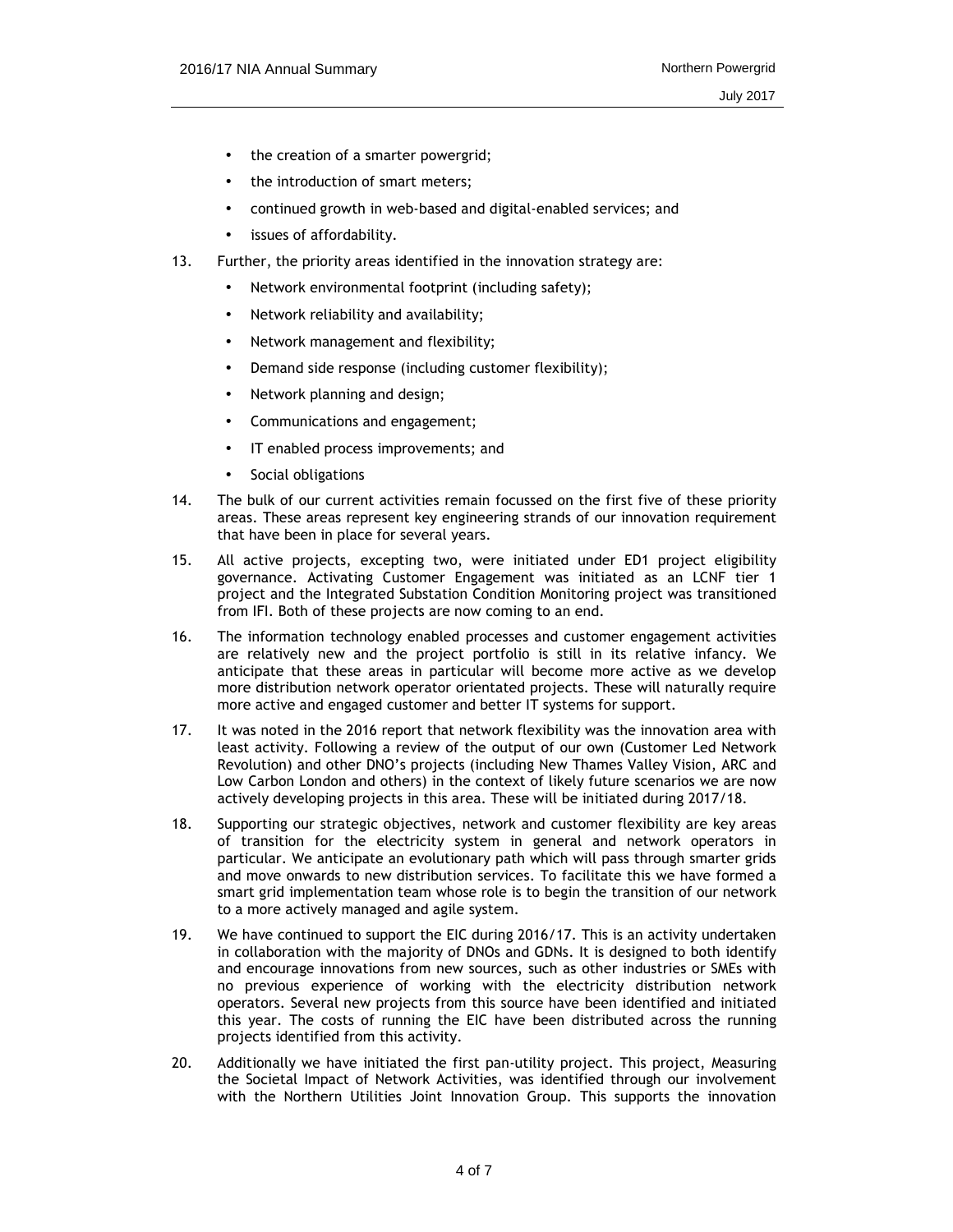needs of Infrastructure North and consists of representatives of Yorkshire and Northumbria Water as well as Northern Gas Networks and ourselves.

- 21. With NGN we introduced the water companies to the EIC who were engaged to manage the project on the group's behalf.
- 22. We anticipate that this pilot project will be the first of several. We have found that we have many areas of general common interest with other utilities and that the level of maturity of technology application is different in each allowing useful crosslearning.
- 23. To ensure high level support for innovation we instituted an executive-level innovation steering group during 2016. This continues to meet at regular intervals to ensure that the innovation strategy remains appropriate. The impact of this group is now beginning to tell on the pipeline of projects to deliver the overall strategy. The 2017/18 innovation budget is now fully allocated.
- 24. We intended to publish an updated version of our innovation strategy during 2016. This will now occur during 2017. We do not anticipate a major revision since our original thinking remains reasonably unchanged. Whilst the core needs and priorities from the perspective of our customers and stakeholders have not significantly altered some of the priority technologies and general emphasis are likely to be different. Distribution System Operator, as one application for smart grid technology systems, the increasing take up of electric vehicles and IT and comms. will be bought to the fore.

#### **Learning**

- 25. The annual reports for each of the individual projects are available on the ENA smarter networks portal. These address the learning, both in terms of the delivery process and the project outcomes for each activity in detail.
- 26. Many of our projects are in progress and their nature is such that the conclusions on the learning delivered cannot be fully understood in the context of a partially completed project and the activities must run to their scheduled end point before conclusions can be drawn.
- 27. The Beyond Visual Line of Sight project which completed in 2016 was designed to allow network operators to fly unmanned vehicles for asset inspection in a way which is not permitted under current Civil Aviation Authority (CAA) regulations. The successor to the successful first phase of this project is still in design but should be initiated during the second half of 2017.
- 28. In the meantime benchmarking of other organisations, including Northern Powergrid's parent Berkshire Hathaway Energy, Yorkshire Water, West Yorkshire Police and others, have further demonstrated the large potential associated with unmanned aerial vehicles. We will be developing this learning further during 2017/18 and intend to design further innovation projects to test the possibilities.
- 29. The Multi-storey Communities project was a collaboration between electricity, gas and water utilities supported by a housing association and a city council. This project completed in the early part of 2017. This has provided insights into the cross-vector approach to energy and its importance in many future energy network scenarios. Additionally the project identified the need to take broad, holistic societal overviews of costs associated with fuel poverty, energy cost reduction and health economics.
- 30. Modelling Asset Risk is a follow-up project to one completed in early 2015 and enhances our ability to optimise our investment delivery portfolio to achieve target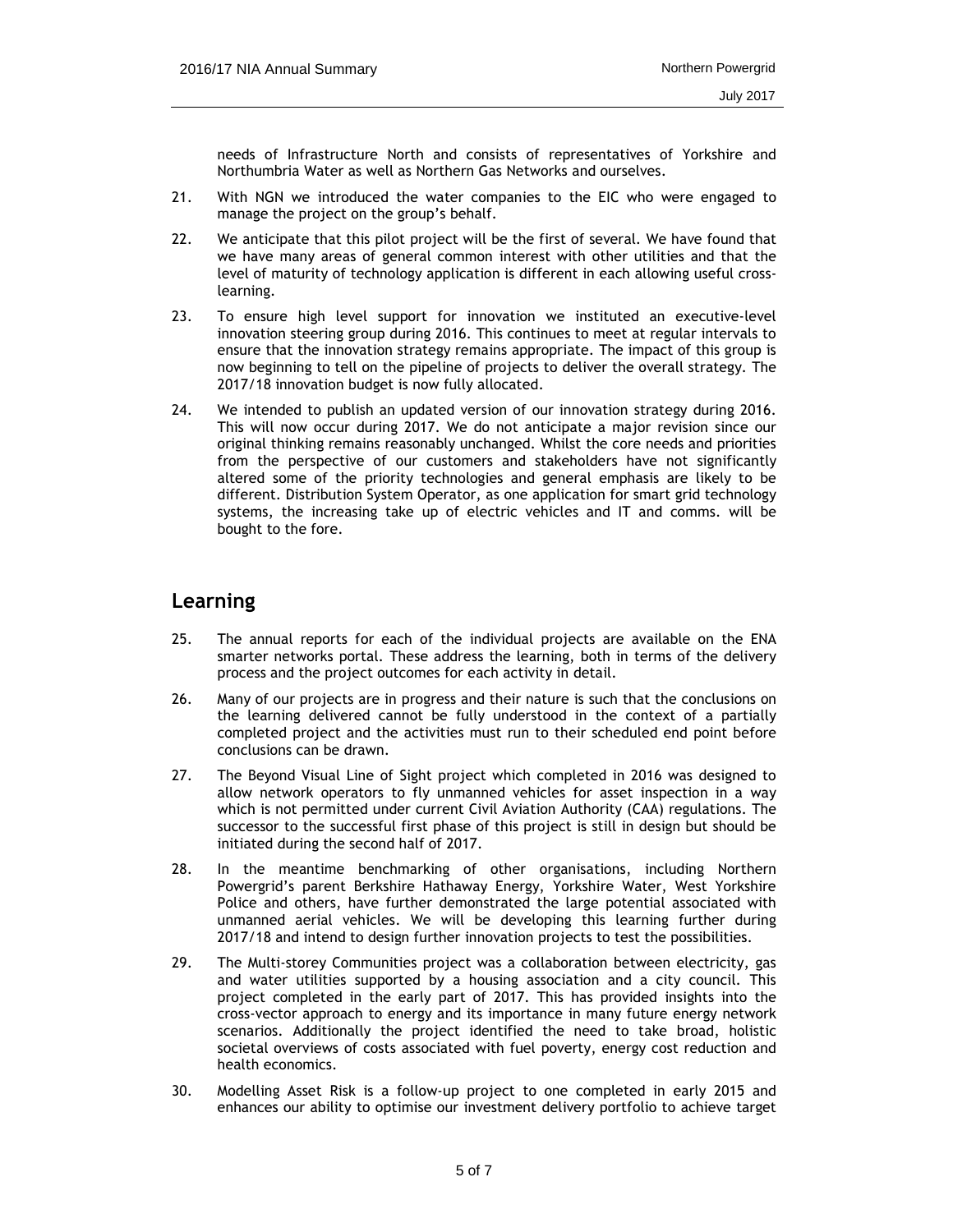levels of network asset risk reduction. The Asset Risk Modelling (ARM) Tool delivered by this project now provides an ongoing in-feed into our annual Asset Serviceability Reviews (ASR) which informs the basis of our business plan for capital replacement across a number of key asset categories. The ASR reviews are carried out using both the company data systems (e.g. fault information and condition data on our assets) and feedback from both operational and non-operational staff, to inform a view of significant asset risks that require further detailed investigation and possibly a resultant change to how we manage those assets. In this particular case a technological change has led to the implementation of much broader operational and planning changes. This is the case in many implementations following successful innovation projects and to be truly successful it requires that the implementation is delivered as an integral part of the project. That ensures that the project team remains responsible for roll-out and maintains momentum that can be lost where there is a hiatus between project and roll-out.

31. Our Smart Data and Improved Distribution Load Estimates projects are now both complete. The initial observations made in these projects on the general difficulties in handling large data flows were confirmed in the final conclusions. Not only are large amounts of data difficult to work with the standard methods of dealing with this, such as data aggregation, can potentially introduce serious errors into the derived information. This is an issue that we have anecdotally observed in several other projects, both our own and other DNO's. Further work in this area will be required as we prepare ourselves for smart grid and smart meter rollout if we are to make best use of the opportunities these new technologies will present.